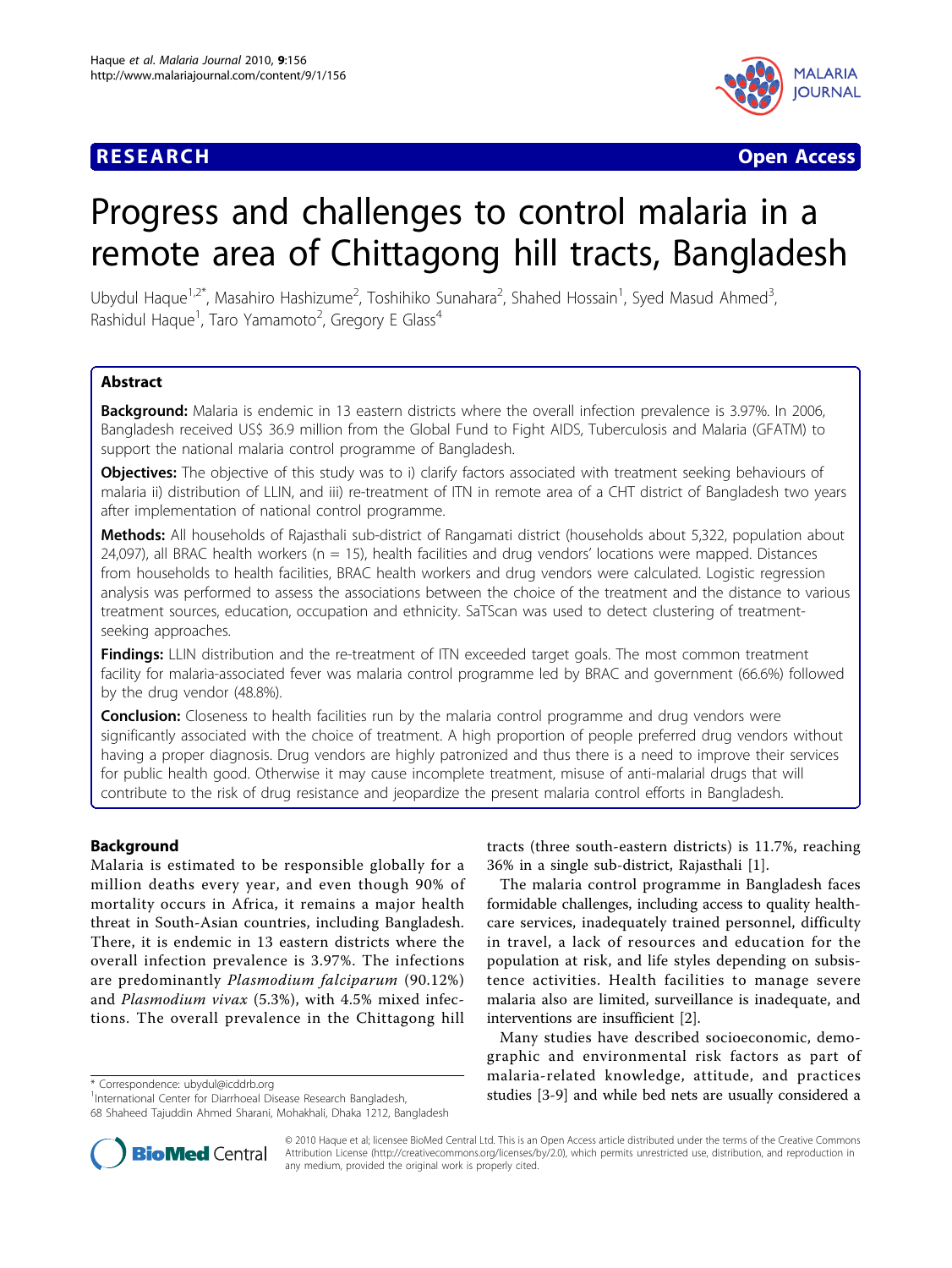protective measure, they may be used insufficiently [\[10](#page-6-0)] or reported as ineffective [\[11](#page-6-0)-[15](#page-6-0)]. However, recent studies indicate that insecticide-treated nets (ITN) reduced 48-50% of malaria episodes [[16\]](#page-6-0) and are considered one of the most cost-effective health interventions against malaria [\[11,12\]](#page-6-0).

Baseline information for the implementation of ITN has shown that people were aware of malaria infection, transmission, anti-malarial drugs and malaria control [[13\]](#page-6-0). WHO has recommended full coverage of all people at risk in areas targeted for malaria prevention with long-lasting insecticide-treated nets (LLINs). Especially for endemic areas, LLINs should be delivered to all people and should initially focus on priority target areas [[14](#page-6-0)].

Little is known about treatment-seeking behaviour among indigenous people infected with malaria in Bangladesh. In a baseline survey, treatment-seeking at hospitals was rare, self-treatment was common and people commonly took drugs without consulting a qualified doctor. In five south-eastern districts, 32.3% people preferred to get treatment from drug vendors [[3](#page-6-0)]. The choice of treatment source was related to distance from hospital, disease type, patient's gender and parent's education level. People also preferred to receive malaria treatment from the nearest health workers [\[17](#page-6-0)]. These results were similar to previous studies [[18\]](#page-6-0) indicative of suboptimal treatment regimes.

In 2006, Bangladesh received US \$ 36.9 million from the Global Fund to Fight AIDS, Tuberculosis and Malaria (GFATM) to support a national malaria control programme that would integrate rapid diagnosis tests (RDTs), new drug regimens (artemisinin-based combination therapy (ACT)), expanded distribution of LLIN, enhanced surveillance, vector surveillance and better documentation of activities. Bangladesh adopted artemether-lumefantrine (AL)(Coartem®) as a first-line treatment of P. falciparum malaria and has sought to provide early diagnosis and prompt treatment to 80% of malaria patients. Other intervention objectives included effective malaria prevention to 80% of the population at risk and to strengthen the malaria epidemiological surveillance system. It was estimated that 40% of the households in high risk areas had nets, 10% of which were insecticide treated. Through this grant, it was expected that 80% of households (1.7 million) would be covered with LLINs. Nets currently present in households would be treated and re-treated twice a year with insecticide [[19](#page-6-0)].

BRAC and the Ministry of Health implemented the national malaria control programme under GFATM and BRAC would be responsible for supplying LLIN to 80% household, as well as deploying health workers in every union to provide RDT and AL at the grass root level. This study was undertaken in Rajasthali, where the highest prevalence of infection had been detected to clarify factors associated with treatment seeking behaviours of malaria, distribution of LLIN, and re-treatment of ITN in remote area of a CHT district of Bangladesh two years after implementation of national control programme.

# Methods

#### Study area and population

The study was conducted in Rajasthali sub-district of Rangamati district situated in the south-eastern part of Bangladesh. The area of this sub-district is  $145.04 \text{ km}^2$ [[19](#page-6-0)]. The area is hilly and remote covered with forests and streams and estimated to have highest prevalence of malaria (36%) [[1\]](#page-6-0). The population of Rajasthali is 24,097 living in 5,322 households. Our target was to cover all households in the sub-district.

# Survey instrument

A questionnaire was developed with household id, name, detailed address, treatment-seeking behaviour, preferred hospital, demographic structure, education, occupation and information on possession and type of bed net use. Geographic location recorded with GPS (global positioning system) receivers. GPS also was used to record the position of BRAC health volunteers' households, all hospitals, health clinics, NGO hospitals and drug vendors in Rajasthali and in adjacent sub-districts outside Rajasthali. The study was conducted between January to April, 2010. Please see the appendix for details (Additional file [1\)](#page-6-0).

#### Data management and cleaning

Data were entered in MS Excel 2007 checked for errors or inconsistencies and analysed. The locations (longitude and latitude) of all households were recorded using eTrex Venture single handheld GPS receivers. Administrative boundary data were obtained from the Local Government and Engineering Department (LGED) of the Government of Bangladesh. GPS records were imported in Arc GIS 9.3 software and checked on the polygon boundary map. All errors were checked at field level. Distances between points of interest (distance from households to every health facility) were calculated using planar straight-line distance [\[20](#page-6-0)].

#### Statistical analysis

Data was analysed with STATA 10. After characterizations of the frequency distributions, logistic regression analysis was performed to assess the associations between treatment-seeking behaviour and the distance to the place for the treatment, educational level, occupation and ethnicity. All variables were incorporated in multivariate regression model. Odds ratios (ORs) and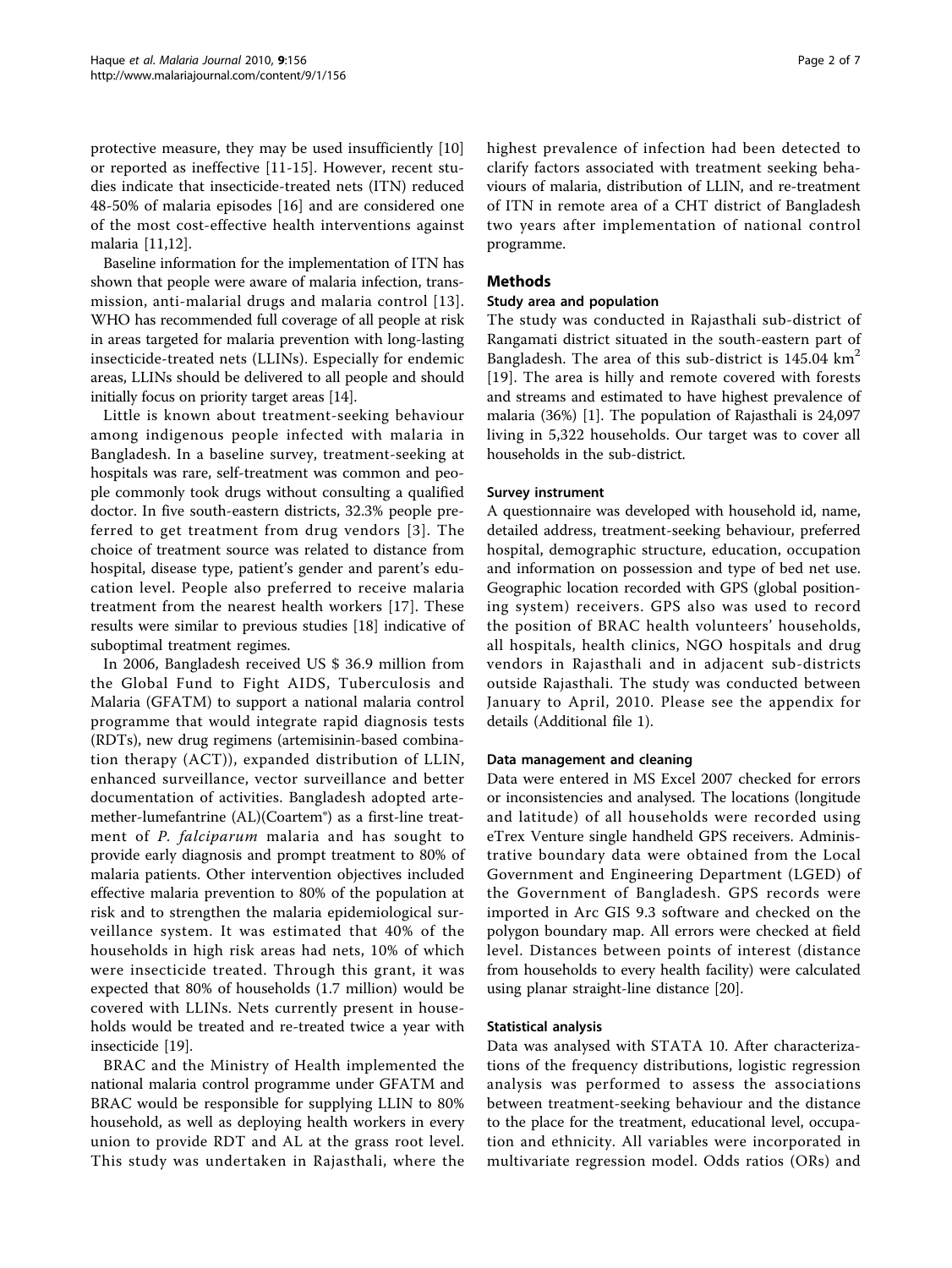corresponding 95% confidence intervals (CIs) were estimated in bivariate and multivariate models.

#### Spatial analysis

SaTScan (v. 07) was used to detect spatial clusters for treatment-seeking approach (settings: spatial analysis; Bernoulli probability model; Cartesian coordinates; no geographical overlap). Clusters were determined by calculating the maximum likelihood ratio and dividing the number of observed cases by the number of expected cases in each cluster. Simulated p-values were obtained using Monte Carlo methods with 9,999 replications.

#### Ethical considerations

This study was reviewed and approved by both the research review committee and ethical review committee of ICDDR, B.

# Results

The population of Rajasthali was 24,097 with a slight preponderance of males (50.3%). There were six different ethnic communities in Rajasthali - Marma, Tripura, Tonchonga, Khiang, Chakma and Bengali. Marma was the predominant and Bengali was the second largest ethnic group. Almost half of the heads of household (46.90%) were illiterate, and only 5.70% of household heads had completed more than 10 classes of education. The majority (50.50%) of household heads were farmers (Table 1).

LLIN were provided to 90.09% of households by BRAC and 76.40% households had more than two bed nets. BRAC had treated bed nets in 40.98% of households in the six months prior to survey. It was found that 81.22% of people preferred to sleep under a bed net.

There were diverse treatment-seeking behaviours though nearly two thirds of people (66.60%) preferred to consult with trained health workers or doctors in a government hospital (control programme). A large minority of people (48.80%) also reported they received treatment from drug vendors. A small fraction (1.70%) preferred other choices (taking no measures, home-made medicine, kabiraj (who provide traditional herbal treatment in rural areas in Bangladesh), homeopathy and village doctors.

Access to care, as characterized by distance appeared to play a significant role in treatment preference. A large proportion of households lived within 2 km of health facilities supported by national malaria control programme (77.95%), as well as drug stores (53.70%) (Table 1). People who lived within 2 km of health facilities led by the malaria control programme

#### Table 1 Baseline characteristics of the study population

| <b>Characteristics</b>                                                                | N     | $\%$           |
|---------------------------------------------------------------------------------------|-------|----------------|
| Population                                                                            |       |                |
| Male                                                                                  | 12131 | 50.30          |
| Female                                                                                | 11966 | 49.70          |
| Ethnicity                                                                             |       |                |
| Marma                                                                                 | 2369  | 44.50          |
| Tripura                                                                               | 423   | 7.90           |
| Tonchonga                                                                             | 855   | 16.10          |
| Khiang                                                                                | 211   | $\overline{4}$ |
| Chakma                                                                                | 35    | 0.70           |
| Bengali                                                                               | 1429  | 26.90          |
| <b>Having bednet</b>                                                                  |       |                |
| Yes                                                                                   | 5236  | 98.38          |
| No                                                                                    | 86    | 1.62           |
| Number of bed nets                                                                    |       |                |
| < 2                                                                                   | 1254  | 23.60          |
| $\geq 2$                                                                              | 4068  | 76.40          |
| Source of bed nets                                                                    |       |                |
| <b>BRAC</b>                                                                           | 4795  | 90.09          |
| Own initiative                                                                        | 2964  | 55.69          |
| Other                                                                                 | 946   | 17.80          |
| All family members sleep under bed nets                                               |       |                |
| Yes                                                                                   | 4323  | 81.22          |
| No                                                                                    | 999   | 18.88          |
| <b>Bed net treatment</b>                                                              |       |                |
| Yes                                                                                   | 2181  | 40.98          |
| No                                                                                    | 3141  | 59.02          |
| <b>Education (years)</b>                                                              |       |                |
| 0                                                                                     | 2498  | 46.90          |
| $1 - 5$                                                                               | 1167  | 21.90          |
| $6 - 10$                                                                              | 1355  | 25.50          |
| >10                                                                                   | 302   | 5.70           |
| Occupation                                                                            |       |                |
| Farmer                                                                                | 2687  | 50.50          |
| Day labor                                                                             | 918   | 17.20          |
| Service                                                                               | 546   | 10.30          |
| <b>Business</b>                                                                       | 141   | 2.60           |
| Others                                                                                | 1030  | 19.40          |
| Treatment seeking behaviour                                                           |       |                |
| Control program                                                                       | 3552  | 66.60          |
| Drug vendor                                                                           | 2600  | 48.80          |
| Other                                                                                 | 88    | 1.70           |
| Minimum distance from health facilities to<br>households Health facilities by control |       |                |
| programme<br>$<$ 2 km                                                                 | 4149  | 77.95          |
| $\geq 2$ km                                                                           | 1173  | 22.05          |
| Drug vendor                                                                           |       |                |
| $< 2$ km                                                                              | 2858  | 53.70          |
| $\geq 2$ km                                                                           | 2464  | 46.30          |
|                                                                                       |       |                |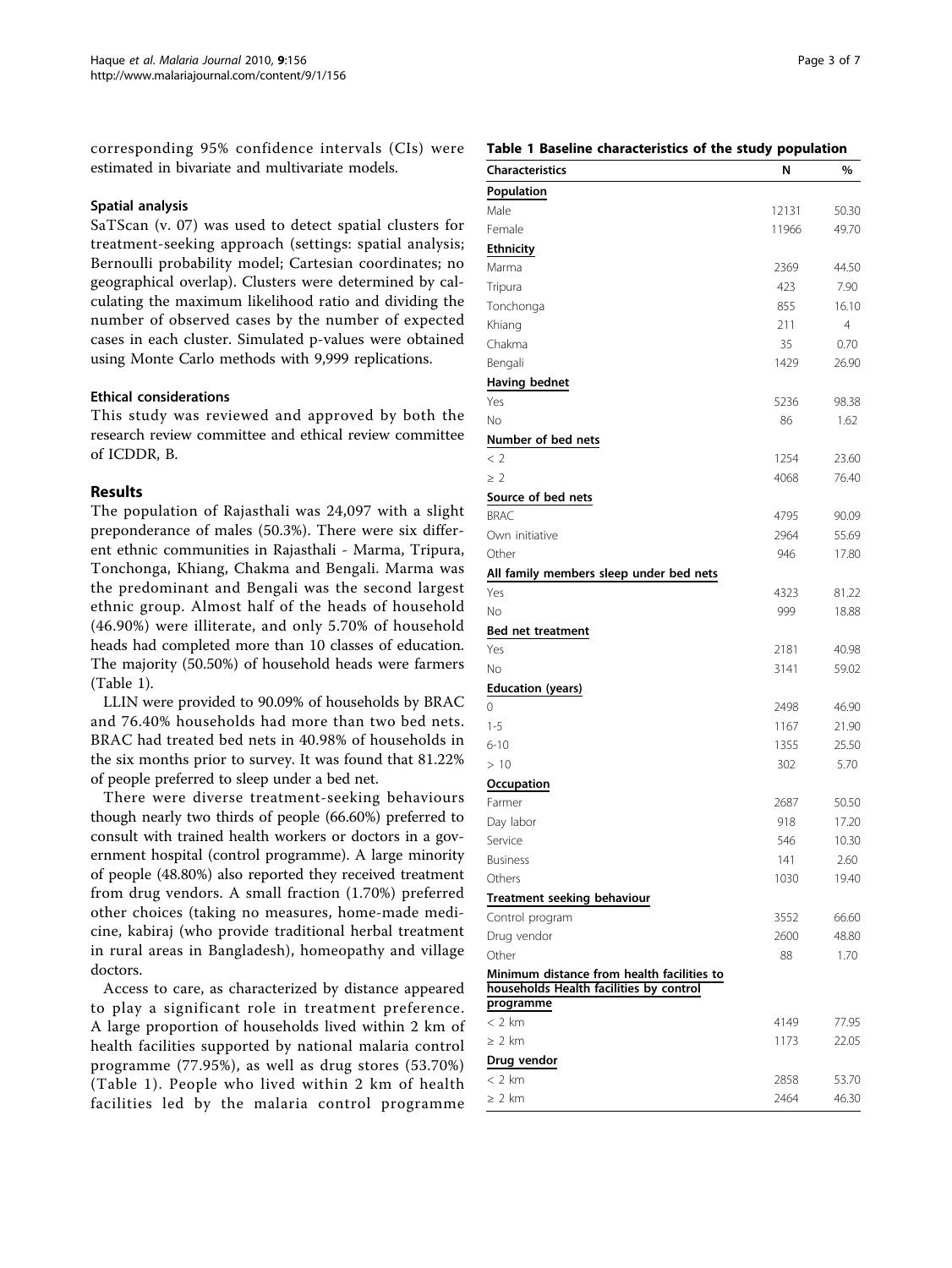preferred it compared with people who lived more than 2 km away from health facilities. As the distance increased  $(≥ 2 km)$ , people were less likely to prefer the control programme's health facility ( $OR = 0.48$ ; 95% CI: 0.40-0.08), but, instead, preferred drug vendors (OR = 2.02; 95% CI: 1.71-2.39). There were also ethnic differences in the utilization of health care facilities, study result confirm that people from Tonchonga ethnic community prefer most the malaria control program for treatment (OR = 7.07; 95% CI: 5.57-8.98) while people of Tripura ethnic community (OR = 3.12; 95% CI: 2.41-4.05), and Khiang ethnic community (OR = 2.46; 95% CI: 1.78-3.41) prefer the malaria control programme for treatment. Compared with other communities, Bengali people were more likely to seek treatment from drug vendors (Table 2). These heterogeneities were also associated with spatial clustering in health seeking approaches. There were two clusters where people preferred to use the malaria control programme. One was most likely cluster and another one was secondary cluster (Table [3](#page-4-0); Figure [1](#page-4-0)). The most likely cluster was in the central-western part of the

| Table 2 Treatment seeking behaviour in Rajasthali |  |  |  |  |  |
|---------------------------------------------------|--|--|--|--|--|
|---------------------------------------------------|--|--|--|--|--|

study area ( $RR = 2.24$ ;  $P = 0.001$ ). There were also several isolated villages in eastern part where people did not prefer treatment provide by malaria control programme. There was also a cluster favouring using drug vendors ( $RR = 2.97; P = 0.001$ ) in the western part of Rajasthali. Eight secondary clusters were observed in the study area where people preferred drug vendors for treatment. Among them six were statistically significant (Table [3\)](#page-4-0). All secondary clusters were in the southern and eastern part of Rajasthali (Figure [2\)](#page-4-0). People who were involved in the service and business industries seemed to have a better treatment-seeking approach compared with people involved in agriculture.

# **Discussion**

This is the first independent evaluation of a GFATM supported malaria control programme in a malaria endemic remote area of Bangladesh. According to published literature another study in Africa has examined GFATM supported malaria control programmes [[21\]](#page-6-0). The analysis indicates significant levels of success in the

|                          | <b>Bivariate</b>  |               |              |               | <b>Multivariate</b> |               |              |               |
|--------------------------|-------------------|---------------|--------------|---------------|---------------------|---------------|--------------|---------------|
|                          | Control programme |               | Drug vendor  |               | Control programme   |               | Drug vendor  |               |
| <b>Variables</b>         | <b>OR</b>         | 95% CI        | <b>OR</b>    | 95% CI        | <b>OR</b>           | 95% CI        | <b>OR</b>    | 95% CI        |
| Control program          |                   |               |              |               |                     |               |              |               |
| $<$ 2 km.                | $\mathbf{1}$      |               | $\mathbf{1}$ |               |                     |               | $\mathbf{1}$ |               |
| $\geq$ 2 km.             | 0.60              | $0.53 - 0.69$ | 1.70         | $1.50 - 1.95$ | 0.48                | $0.40 - 0.58$ | 2.02         | $1.71 - 2.39$ |
| Drug vendor              |                   |               |              |               |                     |               |              |               |
| $<$ 2 km.                | 1                 |               | 1            |               | $\overline{1}$      |               | $\mathbf{1}$ |               |
| $\geq$ 2 km.             | 1.05              | $0.94 - 1.18$ | 1.04         | $0.93 - 1.20$ | 1.11                | $0.93 - 1.33$ | 1.09         | $0.92 - 1.28$ |
| <b>Education (years)</b> |                   |               |              |               |                     |               |              |               |
| 0                        | 1                 |               | $\mathbf{1}$ |               | $\mathbf{1}$        |               | $\mathbf{1}$ |               |
| $1 - 5$                  | 1.09              | $0.94 - 1.26$ | 1.05         | $0.91 - 1.20$ | 1.06                | $0.91 - 1.25$ | 1.03         | $0.88 - 1.19$ |
| $6 - 10$                 | 1                 | $0.87 - 1.15$ | 1.08         | $0.95 - 1.20$ | 1.06                | $0.90 - 1.24$ | 1.03         | $0.88 - 1.20$ |
| >10                      | 1.49              | $1.14 - 1.96$ | 0.69         | $0.54 - 0.88$ | 1.24                | $0.89 - 1.74$ | 0.84         | $0.62 - 1.14$ |
| <b>Tribe</b>             |                   |               |              |               |                     |               |              |               |
| Marma                    | 1                 |               | $\mathbf{1}$ |               | $\overline{1}$      |               | $\mathbf{1}$ |               |
| Tripura                  | 3.01              | $2.36 - 3.85$ | 0.46         | $0.38 - 0.57$ | 3.12                | $2.41 - 4.05$ | 0.39         | $0.31 - 0.50$ |
| Tonchonga                | 7.17              | $5.67 - 9.06$ | 0.35         | $0.29 - 0.41$ | 7.07                | 5.57-8.98     | 0.34         | $0.28 - 0.40$ |
| Khiang                   | 2.13              | $1.56 - 2.90$ | 0.27         | $0.19 - 0.37$ | 2.46                | $1.78 - 3.41$ | 0.21         | $0.15 - 0.29$ |
| Chakma                   | 2.79              | $1.26 - 6.17$ | 0.12         | $0.05 - 0.32$ | 1.82                | $0.80 - 4.13$ | 0.18         | $0.07 - 0.48$ |
| Bengali                  | 1.75              | $1.53 - 2.01$ | 0.76         | $0.67 - 0.87$ | 1.65                | 1.41-1.94     | 0.89         | $0.76 - 1.03$ |
| Occupation               |                   |               |              |               |                     |               |              |               |
| Agriculture              | 1                 |               | $\mathbf{1}$ |               | $\overline{1}$      |               | $\mathbf{1}$ |               |
| Day labor                | 0.79              | $0.67 - 0.92$ | 1.09         | $0.94 - 1.26$ | 0.76                | $0.63 - 0.91$ | 1.07         | $0.90 - 1.26$ |
| Service                  | 1.32              | $1.08 - 1.63$ | 0.77         | $0.64 - 0.93$ | 1.11                | $0.85 - 1.44$ | 0.90         | $0.71 - 1.14$ |
| <b>Business</b>          | 1.23              | $0.84 - 1.79$ | 1.15         | $0.75 - 1.47$ | 1.01                | $0.67 - 1.51$ | 1.14         | $0.79 - 1.63$ |
| Others                   | 0.76              | $0.65 - 0.88$ | 1.16         | $1.00 - 1.34$ | 0.71                | $0.59 - 0.84$ | 1.16         | $0.99 - 1.37$ |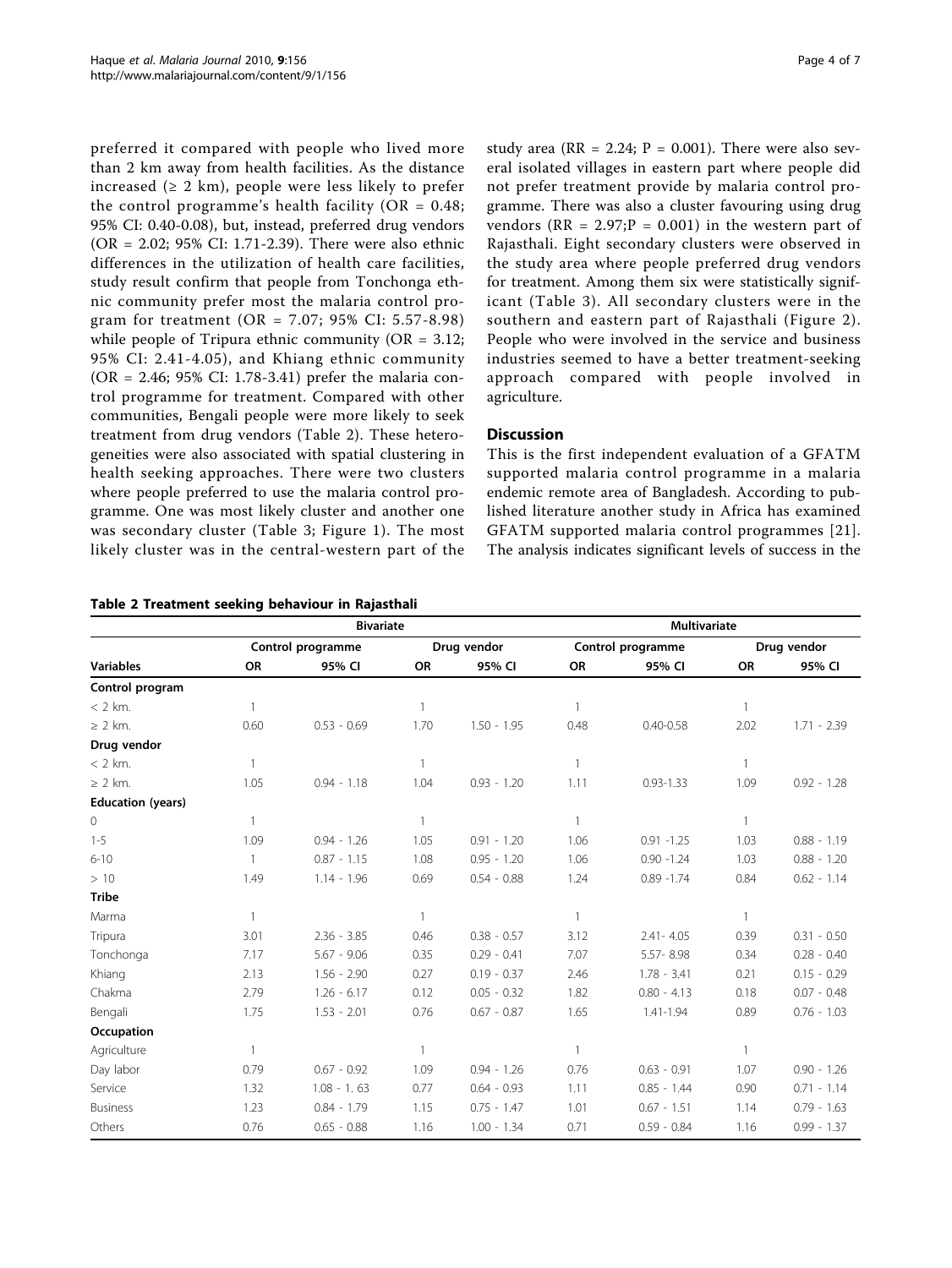| Cluster                                      | Household | No. of<br>household | Expected<br>household | Relative<br><b>Risk</b> | Log Likelihood<br>Ratio | P-Value |
|----------------------------------------------|-----------|---------------------|-----------------------|-------------------------|-------------------------|---------|
| Most likely cluster for control<br>programme |           |                     |                       |                         |                         |         |
|                                              | 2658      | 2453                | 1771                  | 2.24                    | 861.56                  | 0.001   |
| Secondary clusters                           |           |                     |                       |                         |                         |         |
|                                              | 18        | 18                  | 12                    | 1.5                     | 7.3                     | 0.816   |
| Most likely cluster for Drug vendors         |           |                     |                       |                         |                         |         |
|                                              | 1962      | 1649                | 957                   | 2.97                    | 827.25                  | 0.001   |
| Secondary clusters                           |           |                     |                       |                         |                         |         |
|                                              | 86        | 78                  | 42                    | 1.9                     | 35.22                   | 0.001   |
|                                              | 73        | 62                  | 36                    | 1.8                     | 21.19                   | 0.001   |
|                                              | 62        | 54                  | 30                    | 1.8                     | 20.49                   | 0.001   |
|                                              | 17        | 17                  | 8                     | 2.05                    | 12.23                   | 0.02    |
|                                              | 16        | 16                  | 7                     | 2.05                    | 11.51                   | 0.04    |
|                                              | 38        | 30                  | 19                    | 1.6                     | 7.38                    | 0.78    |
|                                              | 9         | 9                   | $\overline{4}$        | $\overline{2}$          | 6.46                    | 0.99    |
|                                              | 14        | 13                  | $\overline{7}$        | 1.9                     | 6.41                    | 0.99    |

<span id="page-4-0"></span>Table 3 Spatial cluster of treatment seeking approach in Rajasthali

delivery of interventions to the communities most at risk. However, a number of challenges still remain for the control of malaria in this region of Bangladesh.

The target goal for the supply of LLIN was 80% of households in the malaria endemic areas [\[2](#page-6-0)] were surpassed as we have found that LLIN were supplied to 90.09% of households by BRAC. Additionally, during the study BRAC had treated 40.98% of household ITN/bed nets within the previous six months - substantially ahead of the two year timeline that was anticipated [\[2](#page-6-0)]. The final programmatic metric, based on the national control programme, was that every household should have more than two bed nets [\[2](#page-6-0)]. This goal has not yet been reached, with slightly more than a third of households lacking a second LLIN. These households tended to occur in more isolated regions. In hard to reach



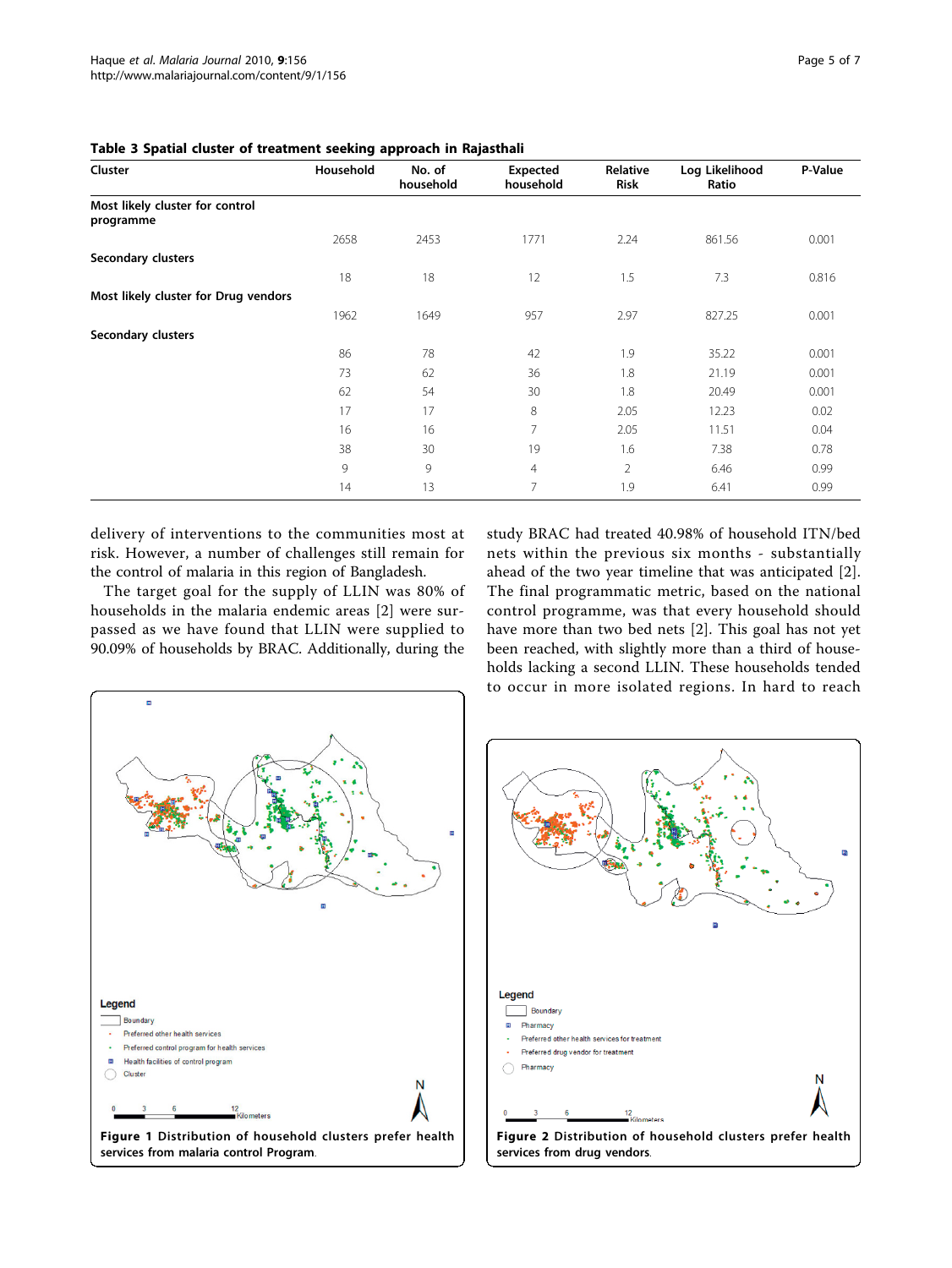areas, a visualization approach using geographic information system (GIS) can be applied for target intervention. There were six significant clusters of households who have less than two bed nets (Table 4). Large clusters of households who have less than two bed nets were in the eastern part of the study area (Figure 3) where access is most limited by the landscape.

In sub-Saharan Africa, recent studies show that 66% people prefer to be treated for malaria in a health care facility, 19% people prefer to buy drugs from a shop and a non-significant proportion of people take medicine from traditional healers, use herbal medicines, self-treatment or have no treatment [[22](#page-6-0)]. Despite the overwhelming preference for health care facilities, and free treatment in government hospitals, people continue to use private clinic/ drug vendors at high rates [[23](#page-6-0)]. Results obtained in southeastern part of Bangladesh are similar to that of sub-Saharan Africa. The widespread distribution of BRAC health workers provide better coverage than other health service providers and they can provide treatment to the majority of the population. However, at a relatively short distance (2 km) individuals appear to choose alternative health care sources. Nearly half of the people preferred drug vendors who provide anti-malarial drugs for fever without diagnosis. In the 2007 malaria baseline survey in the CHT districts, it was found only 51.5% (103/200) fever cases were positive for malaria. Total subjects enrolled in CHT for that survey was 2250. This suggests a significant potential for improper treatment with ACT or other antimalarials from drug vendors in the region.

It is still unclear why people continue to prefer to pay drug vendors for treatment when the malaria control



programme provides diagnosis and treatment in the community at free of cost.

#### Conclusion

The target goal for the supply of LLIN and retreatment of ITN were surpassed. Distance from the national malarial control programme facilities may be a factor although some people preferred to receive treatment from a drug vendor rather than the malaria control programme, even if the drug vendor was more than

| Cluster             | Household | No. of household | <b>Expected household</b> | <b>Relative Risk</b> | Log Likelihood Ratio | P-Value |
|---------------------|-----------|------------------|---------------------------|----------------------|----------------------|---------|
| Most likely cluster |           |                  |                           |                      |                      |         |
|                     | 344       | 166              | 81                        | 2.15                 | 49.79                | 0.001   |
| Secondary clusters  |           |                  |                           |                      |                      |         |
|                     | 102       | 60               | 24                        | 2.56                 | 29.48                | 0.001   |
|                     | 16        | 16               | 3                         | 4.27                 | 23.16                | 0.001   |
|                     | 18        | 15               | 4                         | 3.55                 | 14.40                | 0.006   |
|                     | 9         | 9                | 2                         | 4.25                 | 13.01                | 0.015   |
|                     | 19        | 14               | 4                         | 3.14                 | 10.64                | 0.082   |
|                     | 9         | 8                | $\overline{2}$            | 3.78                 | 8.69                 | 0.367   |
|                     | 6         | 6                |                           | 4.24                 | 8.66                 | 0.545   |
|                     | 15        | 11               | 3                         | 3.12                 | 8.28                 | 0.609   |
|                     | 38        | 20               | 9                         | 2.24                 | 7.48                 | 0.711   |
|                     | 8         | 7                | 2                         | 3.71                 | 7.37                 | 0.787   |
|                     | 8         | 7                | 2                         | 3.71                 | 7.37                 | 0.787   |
|                     | $\,8\,$   | 7                | $\overline{2}$            | 3.71                 | 7.37                 | 0.787   |
|                     | 5         | 5                |                           | 4.24                 | 7.22                 | 0.959   |
|                     | 5         | 5                |                           | 4.24                 | 7.22                 | 0.959   |
|                     | 5         | 5                |                           | 4.24                 | 7.22                 | 0.959   |

Table 4 Spatial cluster of insufficient bednets (< 2) in Rajasthali